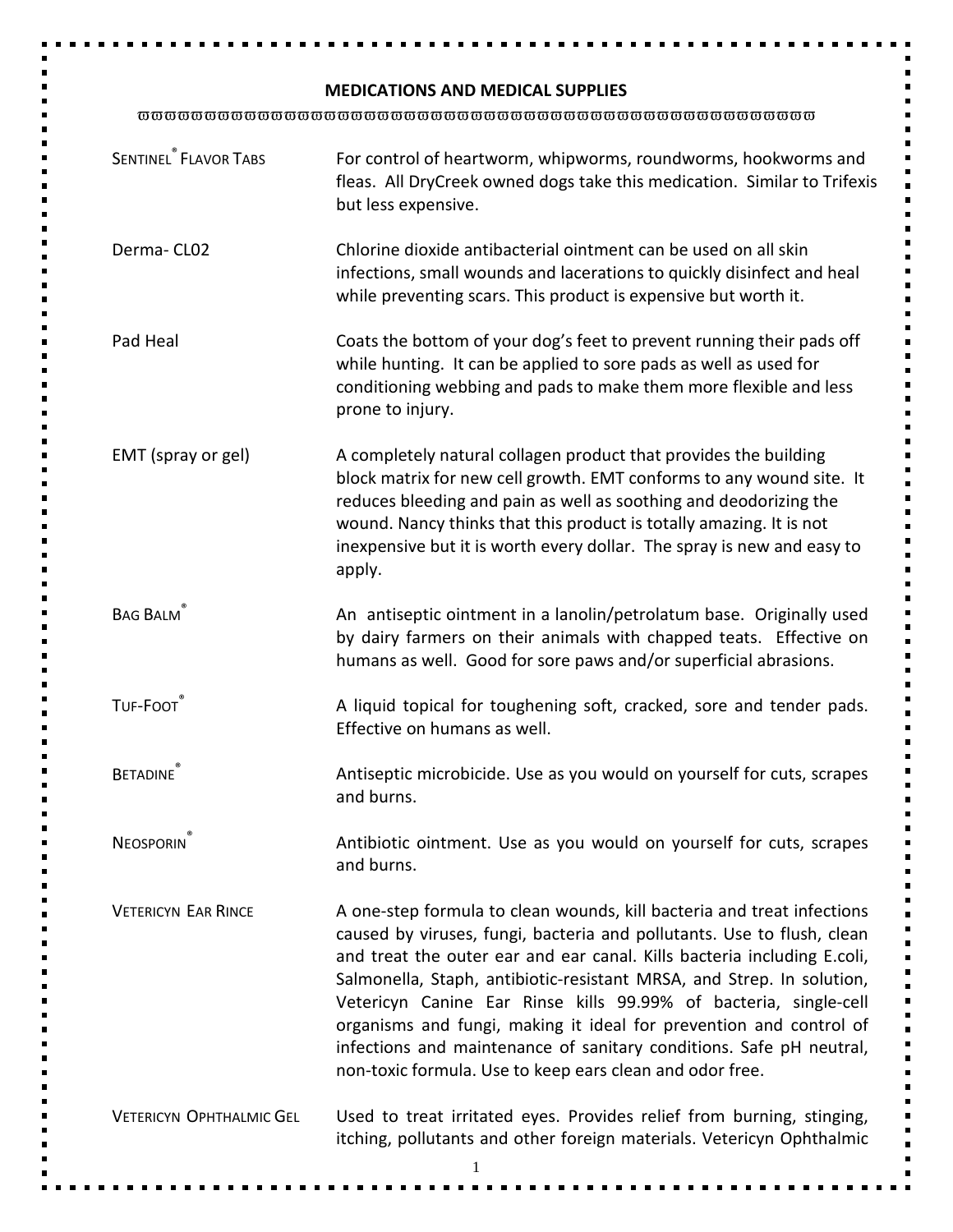|                                   | Gel kills bacteria in 30 seconds. The safe pH neutral formula is steroid-<br>free, antibiotic-free, non-toxic and non-irritating. Gel creates an<br>economical medicinal patch. Administer topically to the animal's eye<br>2-4 times daily. I also use (human) sterile saline solution.                                                                                                                                           |
|-----------------------------------|------------------------------------------------------------------------------------------------------------------------------------------------------------------------------------------------------------------------------------------------------------------------------------------------------------------------------------------------------------------------------------------------------------------------------------|
| <b>HYDROGEN PEROXIDE</b>          | Use as for humans.                                                                                                                                                                                                                                                                                                                                                                                                                 |
| <b>ISOPROPYL ALCOHOL</b>          | Use as for humans.                                                                                                                                                                                                                                                                                                                                                                                                                 |
| BENADRYL                          | Antihistamine. Consult your veterinarian for usage/dosage.<br>l use<br>after hunting to relieve potential allergic reactions. We purchase the<br>dye free capsules. When necessary we open one full capsule and<br>place the liquid directly into the mouth. Great to have on hand in the<br>event your dog suffers from a bee sting.                                                                                              |
| <b>STYPTIC POWDER</b>             | Use to stop minor bleeding in the event you trim a toenail too close.<br>Gimborn's brand name is "Kwik-Stop".                                                                                                                                                                                                                                                                                                                      |
| <b>ADAMS FLEA &amp; TICK MIST</b> | Adams makes several formulations. I only use UPC Code 47417-02274<br>(Product Number 9503 85-6835-01). Spray on both the dogs and your<br>clothes before going into tick-infested locales.                                                                                                                                                                                                                                         |
| Malaseb Flush                     | An antibacterial and antifungal agents for highly effective cleansing of<br>skin irritations and wounds. Use this product prior to applying<br>medication.                                                                                                                                                                                                                                                                         |
| <b>Buffered Asprin</b>            | Use to relieve sore muscles or pain in general. Do not give your Vizsla<br>unbuffered (uncoated) aspirin because it is too harsh on his stomach.<br>Vetrynol is a brand made specifically for dogs but you can also purchase<br>coated buffered asprin in most drug stores. Never give your dog Tylenol<br>or Motrin.                                                                                                              |
| Arnica Montana 30                 | This is a homeopathic treatment that is proven to work (I use it on my<br>girls after they whelp and they recover far more quickly). It is good for<br>healing open sores, internal issues and bruising. You can get this at any<br>Whole Foods and it is inert, which means that it must not be touched by<br>human hands. The container I purchase is built so that you can dispense<br>one dose directly into your dog's mouth. |
| <b>Rectal Thermometer</b>         | This will save trips to the vet. If your dog appears lethargic but does not<br>show any other signs of having an issue, take his temperature. If it is over<br>his normal temp, he is ill. If not, you have more time to observe him.                                                                                                                                                                                              |
| Pepsid                            | To reduce stomach issues. The dosage most commonly used is 0.25 to 0.5<br>mg per pound (0.5 to 1.0 mg/kg) every 12 to 24 hours. A 20-pound dog<br>should get about 5 to 10 mg (total dose) once to twice daily. This is an<br>oral medication, which can be found at most pharmacies. It is often used<br>for 3 to 5 days.                                                                                                         |
|                                   | 2                                                                                                                                                                                                                                                                                                                                                                                                                                  |

٠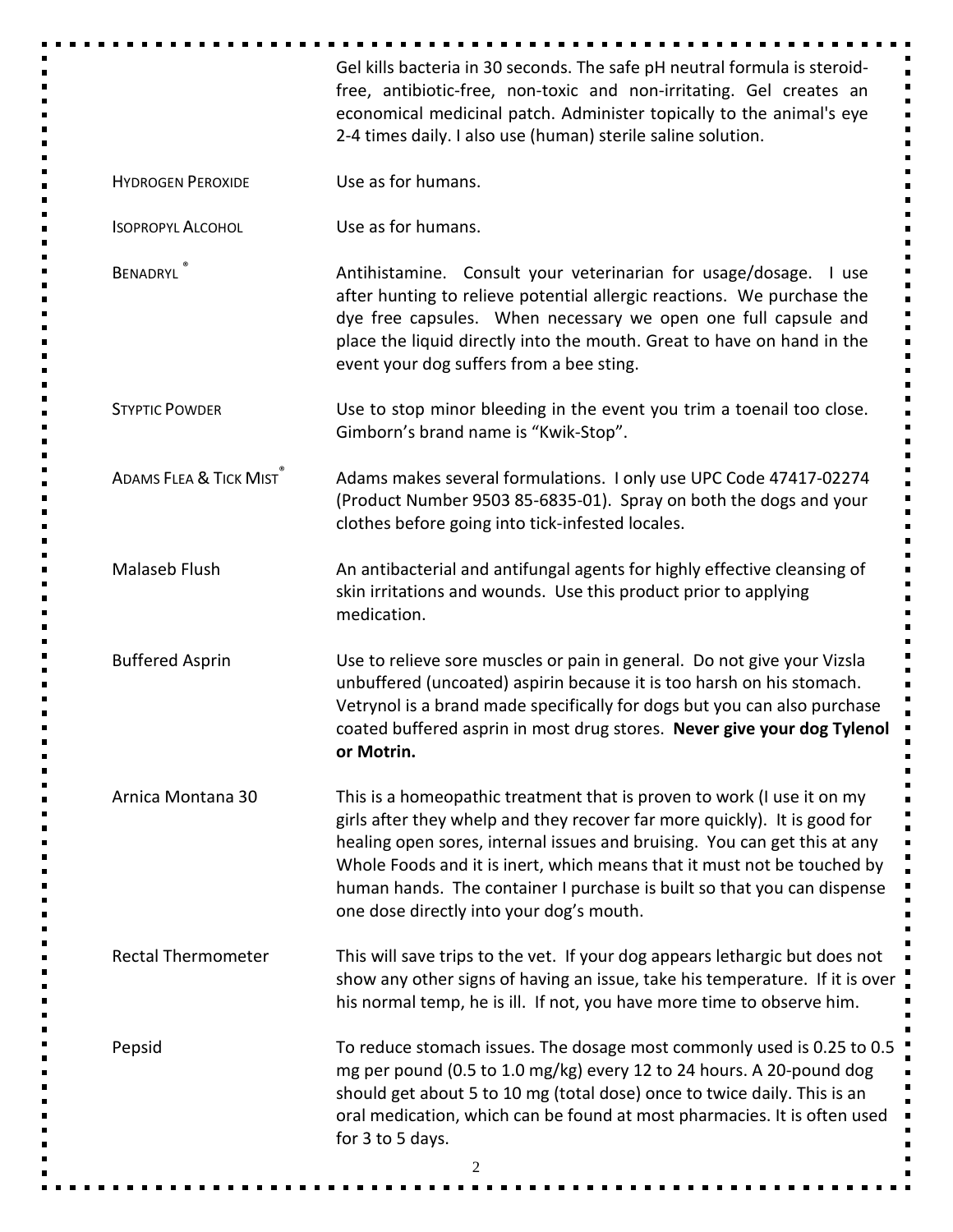| Pepto-Bismol                     | Some veterinarians recommend Pepto-Bismol or Kaopectate® to<br>decrease diarrhea caused by intestinal infections. The typical daily dose<br>administered to dogs amounts to approximately 2 teaspoons (10 ml total)                                                                                                                                                                                                                                                                                                                                                                                                                                 |
|----------------------------------|-----------------------------------------------------------------------------------------------------------------------------------------------------------------------------------------------------------------------------------------------------------------------------------------------------------------------------------------------------------------------------------------------------------------------------------------------------------------------------------------------------------------------------------------------------------------------------------------------------------------------------------------------------|
|                                  | per 10-pounds, ideally split between two to four doses. This be found at<br>most pharmacies and does not require a prescription. It is often used for<br>1 to 2 days. DO NOT USE IN CATS.                                                                                                                                                                                                                                                                                                                                                                                                                                                           |
| Vetericyn Wound and<br>Infection | This is an amazing (abiet not inexpensive) product. It<br>heals wounds fast. It cleans, treats and heals wounds and infections<br>without harming healthy tissue. Vetericyn effectively kills antibiotic-<br>resistant strains of bacteria, fungi, viruses and spores. Use it to treat<br>conditions like rain rot, cuts, burns, rashes, eye or ear infections,<br>ringworm, strangles, skin infections and skin fungus. The non-cytotoxic<br>formula of oxychlorine compounds is similar to the animal's own immune<br>system. Vetericyn is safe for use around eyes, mouth and nose. I also use<br>this on my horses and it can be used on humans |
| <b>Note on Vetericyn:</b>        | I love this product line. The company makes many more specialized<br>products than I have listed here. If one of my dogs has an issue that<br>requires a solution not listed here I always check the Vetericyn product<br>line first. Valley Vet Supply (www.valleyvet.com) offers their full line at<br>reasonable rates. If you purchase over a certain amount, shipping is<br>typically free. I purchase most of my dog and horse products from this<br>site.                                                                                                                                                                                    |

## **NANCY'S TRAVELING FIRST AID KIT**

ϖϖϖϖϖϖϖϖϖϖϖϖϖϖϖϖϖϖϖϖϖϖϖϖϖϖϖϖϖϖϖϖϖϖϖϖϖϖϖϖϖϖϖϖϖϖϖϖϖϖϖ

- Opticlea
- Pepsid
- Buffered Asprin
- AloCetic
- Pad Heal
- Malaseb Flush
- EMT Spray
- Derma-Clo2
- Terramycin
- Neo or Polysporin
- Arnica Montana 30
- Quickstop
- Energy Gel
- Children's Pepto-Bismol
- Qtips
- Vet Wrap
- Gauze Bandage